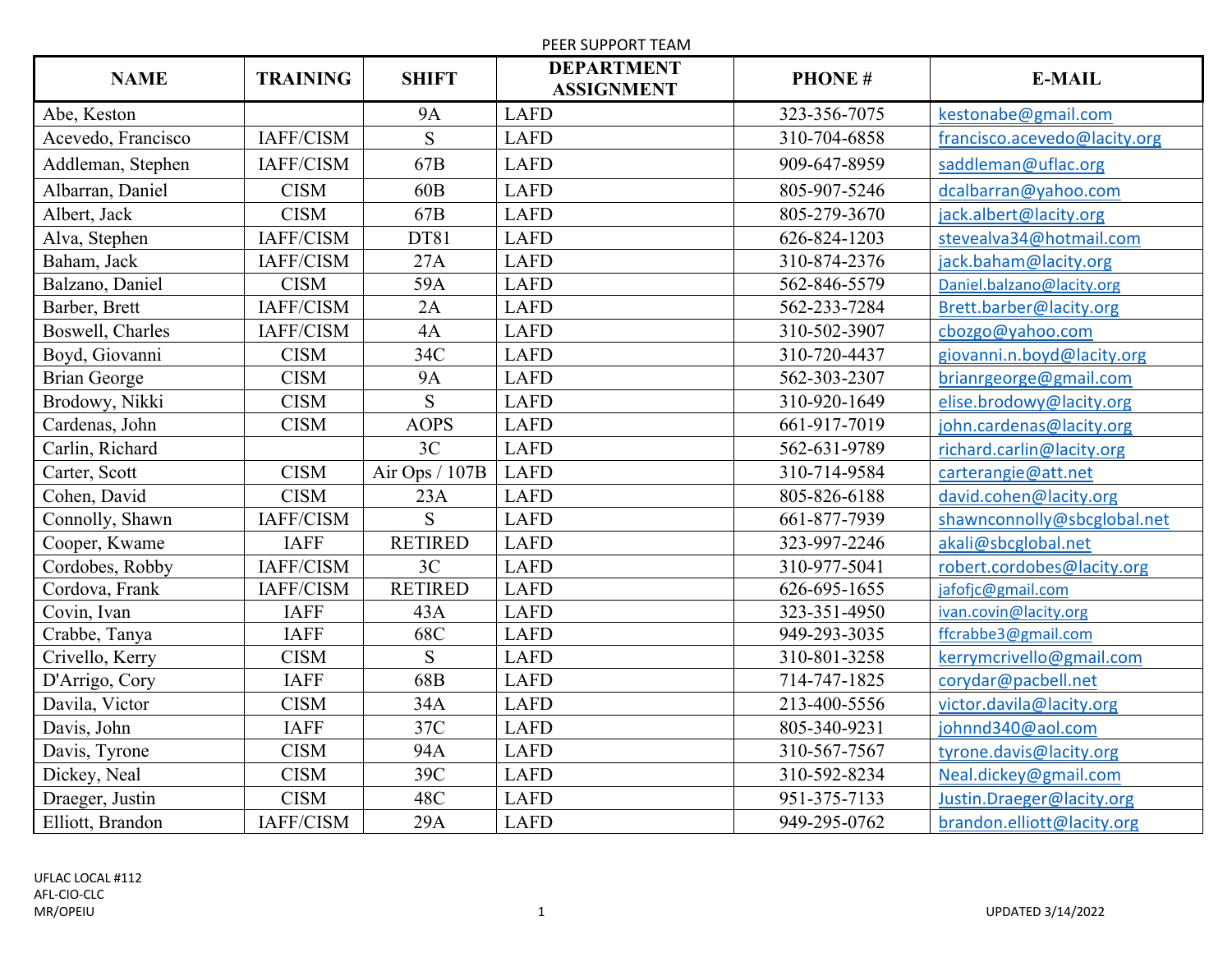| <b>NAME</b>           | <b>TRAINING</b>  | <b>SHIFT</b>                     | <b>DEPARTMENT</b>       | <b>PHONE#</b> | <b>E-MAIL</b>                   |
|-----------------------|------------------|----------------------------------|-------------------------|---------------|---------------------------------|
| Escobar, Freddy       | <b>IAFF</b>      | <b>UFLAC</b><br><b>PRESIDENT</b> | <b>LAFD</b>             | 805-794-8105  | fescobar@uflac.org              |
| Ferrari, Daniel       | <b>IAFF</b>      | 25C                              | <b>LAFD</b>             | 714-292-1156  | bigdan19024@yahoo.com           |
| Fierro, Manuel        | <b>CISM</b>      | S                                | <b>LAFD</b>             | 213-660-5047  | Mhomechicken44@outlook.com      |
| Gamboa, Tony          | IAFF/CISM        | 80 <sub>B</sub>                  | <b>LAFD</b>             | 213-507-6439  | tgamboa@uflac.org               |
| Garcia, Ceasar        | <b>CISM/IAFF</b> | 101C                             | RETIRED/LIVES IN TX     | 951-236-1402  | grc649@aol.com                  |
| Garcia, Cesar         | <b>CISM</b>      | 39C                              | <b>LAFD</b>             | 818-742-7388  | cesar.s.garcia@lacity.org       |
| Garcia, Mario         | <b>CISM</b>      | S                                | <b>LAFD</b>             | 310-650-7474  | mario.garcia@lacity.org         |
| Gastelum, David       | <b>IAFF</b>      | 92B                              | <b>LAFD</b>             | 310-987-8142  | gastelumdavid@rocketmail.com    |
| Gath, Shaun           | <b>CISM</b>      | S                                | <b>LAFD</b>             | 805-404-3774  | shaungath@ymail.com             |
| Gehr, Scott           | <b>IAFF</b>      | ${\bf S}$                        | <b>LAFD</b>             | 714-655-0830  | snlgehr@yahoo.com               |
| Gerlich, Stacy        | <b>CISM</b>      | S                                | <b>LAFD</b>             | 818-414-9975  | stacy.gerlich@lacity.org        |
| Glennon, Trey         | IAFF/CISM        | 63C                              | <b>LAFD</b>             | 714-742-5555  | trey.glennon@lacity.org         |
| Gocke, Andrew         | IAFF/CISM        | 39B                              | <b>LAFD</b>             | 818-388-9931  | andrewgocke@gmail.com           |
| Godinez, Rick         |                  |                                  | <b>CHAPLAIN/RETIRED</b> | 661-904-3050  | rick.godinez@lacity.org         |
| Gonzalez, Mario       | IAFF/CISM        | DT81                             | <b>LAFD</b>             | 805-231-6002  | mario.gonzalez@lacity.org       |
| Gross, Rico           | <b>CISM</b>      | ${\bf S}$                        | <b>LAFD</b>             | 805-208-8070  | lilgboy50@msn.com               |
| Gschweng, Christopher | <b>CISM</b>      | S                                | <b>LAFD</b>             | 562-276-8538  | Christopher.gschweng@lacity.org |
| Hahn, David           | <b>CISM</b>      | 77B                              | <b>LAFD</b>             | 310-882-0338  | david.hahn@lacity.org           |
| Harris, Brian Todd    | <b>CISM</b>      | S                                | <b>LAFD</b>             | 805-207-7899  | heli4012@gmail.com              |
| Hawkins, Robert       | <b>IAFF</b>      | 57B                              | <b>LAFD</b>             | 310-947-5253  | robert.hawkins@lacity.org       |
| Henry, Mark           | <b>IAFF</b>      | 84B                              | <b>LAFD</b>             | 310-428-7769  | mark.henry@lacity.org           |
| Hester, Ralph         | <b>IAFF</b>      | 69A                              | <b>LAFD</b>             | 818-312-0544  | ralph.hester@lacity.org         |
| Hurtado, Francisco    | <b>IAFF</b>      | 63A                              | <b>LAFD</b>             | 714-717-3720  | francisco.hurtado@lacity.org    |
| Jensen, Susan         | IAFF/CISM        | S                                | <b>LAFD</b>             | 818-731-1332  | susan.jensen@lacity.org         |
| Kammerer, Michael     | <b>CISM</b>      | S                                | <b>LAFD</b>             | 805-338-4688  | michael.kammerer@lacity.org     |
| Kearns, Jared         | <b>CISM</b>      | DT81                             | <b>LAFD</b>             | 805-501-0825  | jared.kearnslacity.org          |
| Kepner, Kady          | <b>IAFF</b>      | S                                | <b>LAFD</b>             | 818-903-1129  | kristina.kepner@lacity.org      |
| Ketaily, Tim          | <b>IAFF</b>      | 61A                              | <b>LAFD</b>             | 805-479-5731  | tmketaily@gmail.com             |
| Klemme, Brett         | <b>IAFF</b>      | 38C                              | <b>LAFD</b>             | 562-761-8666  | brettklemme@gmail.com           |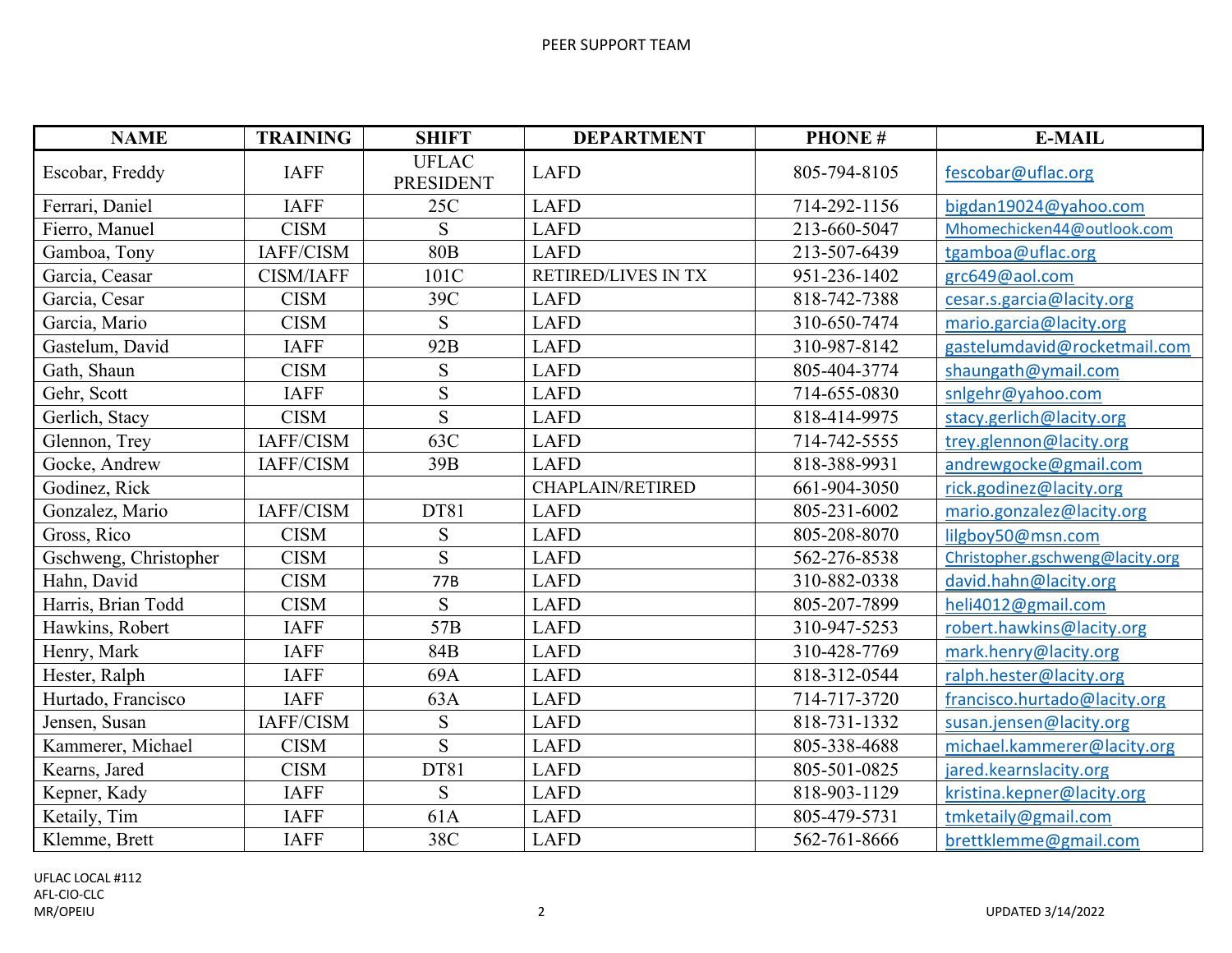PEER SUPPORT TEAM

| <b>NAME</b>        | <b>TRAINING</b> | <b>SHIFT</b>   | <b>DEPARTMENT</b>            | <b>PHONE#</b> | <b>E-MAIL</b>               |
|--------------------|-----------------|----------------|------------------------------|---------------|-----------------------------|
| Koffler, Kent      | IAFF/CISM       | 66B            | <b>LAFD</b>                  | 626-818-9006  | kentkoffler@gmail.com       |
| Landon David       | <b>IAFF</b>     | 84A            | <b>LAFD</b>                  | 805-368-8770  | david.landon@lacity.org     |
| Lawrence, Valerie  | <b>CISM</b>     |                | Widows Program/<br>Volunteer | 818-424-5974  | connected2god@gmail.com     |
| Leach, Damon       | IAFF/CISM       | S              | <b>LAFD</b>                  | 310-562-9110  | damon.leach@lacity.org      |
| Lee, Dan           | IAFF/CISM       | 44B            | <b>LAFD</b>                  | 949-929-2121  | dannydlee@gmail.com         |
| Lopez, Noe Anthony | <b>CISM</b>     | 36A            | <b>LAFD</b>                  | 310-344-5434  | ffnalopez@sbcglobal.net     |
| Martinez, Chris    | IAFF/CISM       | <b>RETIRED</b> | <b>LAFD</b>                  | 760-954-3791  | torolafd@yahoo.com          |
| Mattox, Elena      | IAFF/CISM       | <b>RETIRED</b> | <b>LAFD</b>                  | 213-379-1230  | elena.mattox@lacity.org     |
| Mc Elroy, Bob      | IAFF/CISM       | <b>RETIRED</b> | <b>LAFD</b>                  | 714-585-9250  | Mcelroylafd@aol.com         |
| Medina, Paul       | <b>CISM</b>     | 44C            | <b>LAFD</b>                  | 951-236-8126  | paul.medina@lacity.org      |
| Meza, Miguel       | <b>IAFF</b>     | 60C            | <b>LAFD</b>                  | 310-897-0824  | meza824@gmail.com           |
| Moore, Ian         | <b>IAFF</b>     | 9C             | <b>LAFD</b>                  | 805-813-1282  | moore.ian.88@gmail.com      |
| Moreno, Gabriel    | <b>CISM</b>     | 38A            | <b>LAFD</b>                  | 714-724-5556  | fightin25@yahoo.com         |
| Murillo, Richard   | <b>CISM</b>     | 6A             | <b>LAFD</b>                  | 626-201-1446  | richard.murillo@lacity.org  |
| Najera, Rick       | <b>CISM</b>     | S              | <b>LAFD</b>                  | 818-469-4901  | rick.najera@lacity.org      |
| Negrete, George    |                 |                | <b>CHAPLAIN/RETIRED</b>      | 310-489-0709  | firechapln@gmail.com        |
| O'Connor, John     | IAFF/CISM       | 111B           | <b>LAFD</b>                  | 310-251-5009  | firehogg1@yahoo.com         |
| Oetgen, Gage       | <b>CISM</b>     | 5C             | <b>LAFD</b>                  | 949-330-3115  | o12gage@cox.net             |
| Ostergaard, Ryan   | <b>CISM</b>     | <b>9A</b>      | <b>LAFD</b>                  | 562-453-9929  | Ryan o@earthlink.net        |
| Pasos, Jess        | <b>CISM</b>     |                | <b>CHAPLAIN/RETIRED</b>      | 805-777-7105  | jpasos@verizon.net          |
| Penuelas, Juan     | <b>IAFF</b>     | 25B            | <b>LAFD</b>                  | 562-631-3382  | juan.penuelas@lacity.org    |
| Perez, Robert      | <b>CISM</b>     | <b>DT40</b>    | <b>LAFD</b>                  | 213-440-3230  | Robert.perez@lacity.org     |
| Peterson, Harry    | <b>CISM</b>     | 70A            | <b>LAFD</b>                  | 213-361-2982  | Harry.peterson@lacity.org   |
| Pham, Paul         | <b>CISM</b>     | 68C            | <b>LAFD</b>                  | 310-739-9681  | paul.pham@lacity.org        |
| Phillips, Stephen  | <b>CISM</b>     | S              | <b>LAFD</b>                  | 310-570-5541  | stephen.phillips@lacity.org |
| Porter, Brett      | <b>CISM</b>     | 13B            | <b>LAFD</b>                  | 805-506-1386  | brett.porter@lacity.org     |
| Randolph, Justin   | <b>CISM</b>     | 27C            | <b>LAFD</b>                  | 805-432-0941  | Justin.randolph@lacity.org  |
| Rickey, Jeff       | <b>CISM</b>     |                | <b>RETIRED</b>               | 661-993-7096  | jefrick@msn.com             |
| Rivera, Marty      | <b>CISM</b>     | 97C            | <b>LAFD</b>                  | 805-216-4988  | martin.rivera@lacity.org    |
| Rodriguez, Corey   | <b>CISM</b>     | 91A            | <b>LAFD</b>                  | 310-795-2697  | crodsurfs@gmail.com         |
|                    |                 |                |                              |               |                             |
|                    |                 |                |                              |               |                             |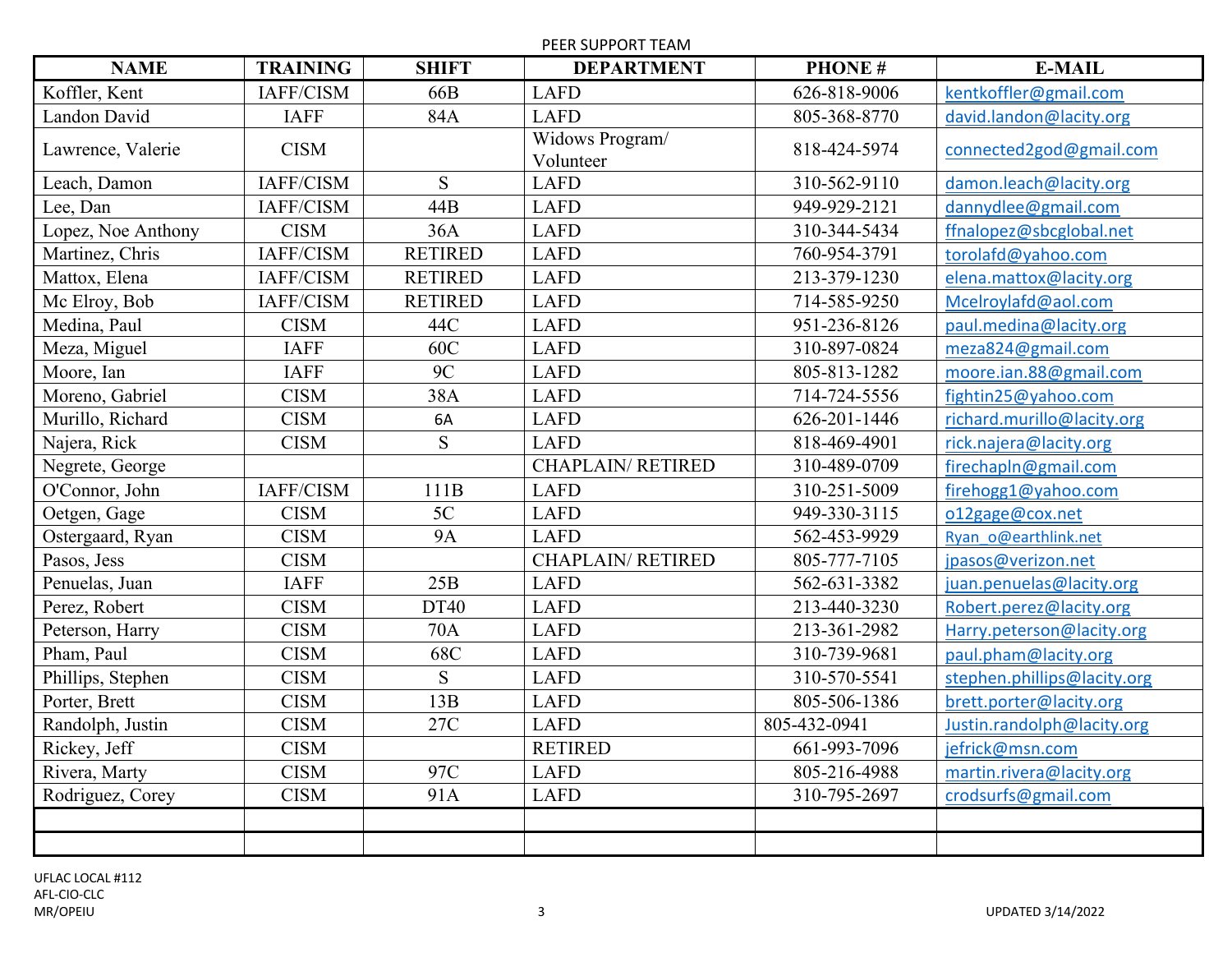PEER SUPPORT TEAM

| <b>NAME</b>                     | <b>TRAINING</b> | <b>SHIFT</b>               | <b>DEPARTMENT</b>       | <b>PHONE#</b> | <b>E-MAIL</b>                |
|---------------------------------|-----------------|----------------------------|-------------------------|---------------|------------------------------|
|                                 |                 |                            |                         |               |                              |
| Rodriguez, Don                  | <b>CISM</b>     | 48B                        | <b>LAFD</b>             | 714-943-5644  | Heavydee48@gmail.com         |
| Rodriguez, Mario                | <b>IAFF</b>     | 1A                         | <b>LAFD</b>             | 562-298-7026  | MarioRod54@gmail.com         |
| Rose, Corey                     | <b>IAFF</b>     | 88A Chaplain               | <b>LAFD</b>             | 818-523-5652  | corey.rose@lacity.org        |
| Saunders, Sean                  | IAFF/CISM       | 92B                        | <b>LAFD</b>             | 213-595-9116  | sean.saunders@lacity.org     |
| Schmidt, Eric                   | <b>CISM</b>     | S                          | <b>LAFD</b>             | 818-262-0589  | Eric.schmidt@lacity.org      |
| Schutt, Jason                   | <b>IAFF</b>     | 28A                        | <b>LAFD</b>             | 818-269-3086  | Jason.schutt@lacity.org      |
| Scott, Rob                      | <b>IAFF</b>     | <b>80B</b>                 | <b>LAFD</b>             | 949-750-7556  | rob.scott@lacity.org         |
| Secci, Cecco                    | <b>CISM</b>     | S                          | <b>LAFD</b>             | 310-739-3323  | cecco.secci@lacity.org       |
| Seiser, Michael                 | <b>CISM</b>     | 82A                        | <b>LAFD</b>             | 818-585-5158  | michael.seiser@lacity.org    |
| Shapiro, Marc                   | IAFF/CISM       | 84B                        | <b>LAFD</b>             | 805-358-1943  | marc.shapiro@lacity.org      |
| Silverman, Branden              | <b>CISM</b>     | S                          | <b>LAFD</b>             | 818-792-9686  | bsilverman1880@gmail.com     |
| Smith, Kevin                    | <b>CISM</b>     | <b>85B CHAPLAIN</b>        | <b>LAFD</b>             | 909-213-0702  | kevin.smith@lacity.org       |
| Takeshita, Robert &<br>(Willow) | <b>CISM</b>     | 27C Therapy Dog<br>Handler | <b>LAFD</b>             | 949-278-3447  | Robert.takeshita@lacity.org  |
| Tapia, Abe                      | <b>CISM</b>     | 26B                        | <b>LAFD</b>             | 323-697-6237  | abe.tapia@lacity.org         |
| Temple, Anthony                 | <b>CISM</b>     | 20A                        | <b>LAFD</b>             | 818-416-0081  | anthony.temple@lacity.org    |
| Terrusa, John                   | <b>CISM</b>     | 114A                       | <b>LAFD</b>             | 805-551-9101  | jterrusa@gmail.com           |
| Teter, Jedidiah                 | <b>CISM</b>     | 33B                        | <b>LAFD</b>             | 805-341-2551  | Jedidiah.teter@lacity.org    |
| Thyfault, Chris                 | <b>CISM</b>     | 77A                        | <b>LAFD</b>             | 805-312-5046  | cjtefo@yahoo.com             |
| Tukua, Shawn                    | <b>IAFF</b>     | DT40                       | <b>LAFD</b>             | 562-405-2740  | shawn.tukua@lacity.org       |
| Van Gerpen, Adam                | <b>IAFF</b>     | 84C                        | <b>LAFD</b>             | 213-444-9332  | avangerpen@uflac.org         |
| Vidovich, Tony                  | <b>IAFF</b>     | 48A                        | <b>LAFD</b>             | 562-522-5622  | slugvido@aol.com             |
| Vigliotta, Richard              | IAFF/CISM       | 7C                         | <b>LAFD</b>             | 805-433-3144  | richard.vigliotta@lacity.org |
| Walker, Jay                     | IAFF, CISM      | 38A                        | <b>LAFD</b>             | 562-972-6298  | jay.walker@lacity.org        |
| Werle, Tim                      |                 | 85A                        | <b>SENIOR CHAPLAIN</b>  | 714-330-2711  | timothy.werle@lacity.org     |
| Westbrook, Troy                 | <b>CISM</b>     | 100C                       | <b>LAFD</b>             | 818-390-2470  | westbrooktroy@yahoo.com      |
| Williams, Brian                 | <b>IAFF</b>     | 42A                        | <b>LAFD</b>             | 714-801-6058  | brian.williams@lacity.org    |
| Woolf, Mark                     | IAFF/CISM       | S                          | <b>CHAPLAIN/RETIRED</b> | 951-294-7135  | mark.woolf@lacity.org        |
| Worcester, Warren               | <b>CISM</b>     | 10A                        | <b>LAFD</b>             | 909-815-0267  | warren.worcester@lacity.org  |
| Wuerfel, Tim                    | <b>CISM</b>     | MFC DISPATCH               | <b>LAFD</b>             | 213-808-2189  | timothy.wuerfel@lacity.org   |
|                                 |                 |                            |                         |               |                              |
|                                 |                 |                            |                         |               |                              |